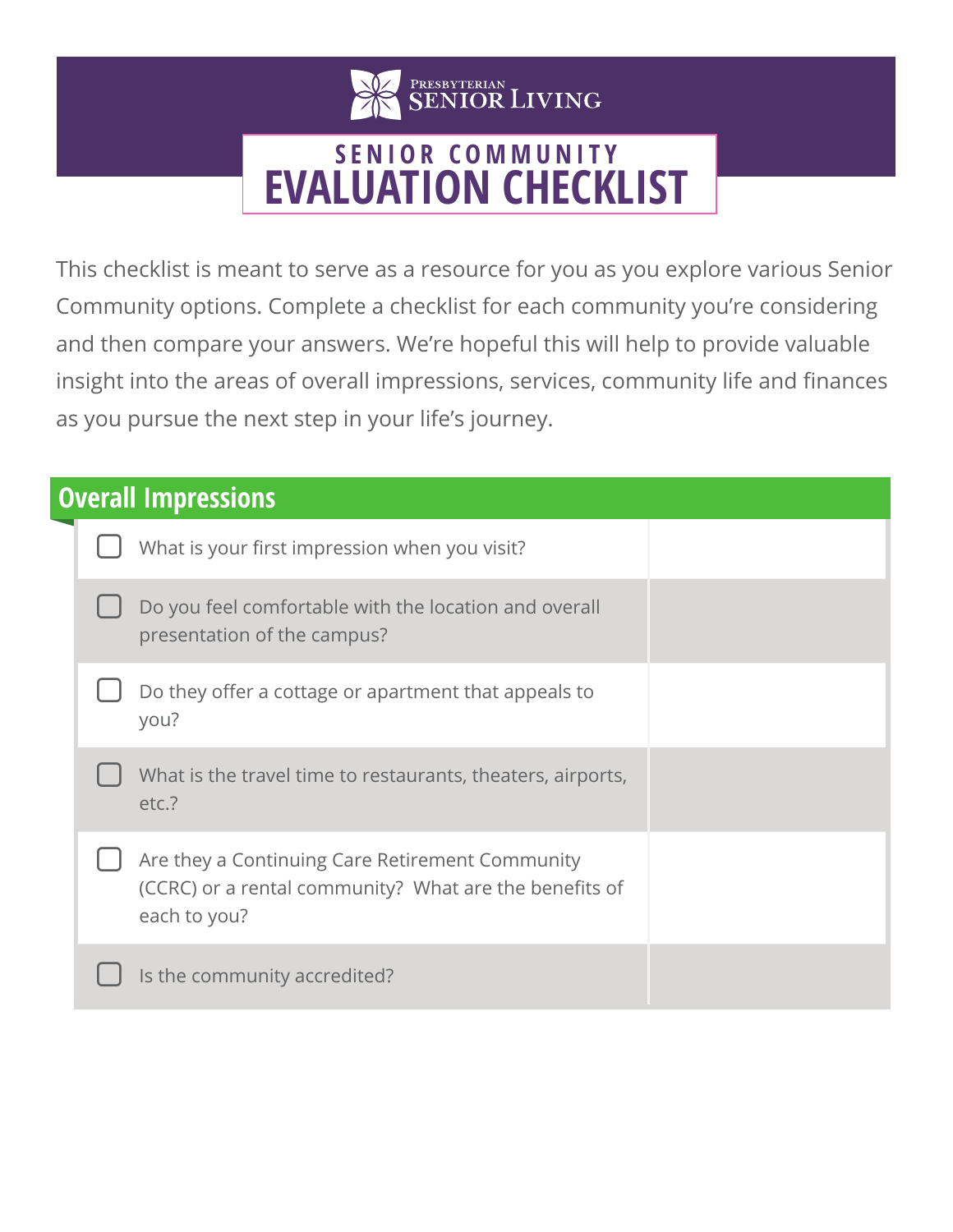| <b>Services</b> |  |  |
|-----------------|--|--|
|                 |  |  |
|                 |  |  |

| What levels of service does this community have?                                                              | Independent Living<br>U<br>Personal care<br><b>Assisted Living</b><br>$\Box$ Skilled Nursing Care<br><b>Skilled Health Center</b> |
|---------------------------------------------------------------------------------------------------------------|-----------------------------------------------------------------------------------------------------------------------------------|
| Are there services conveniently available to help you<br>to "age in place" and be as independent as possible? |                                                                                                                                   |
| Are there services in place if you need short-stay<br>rehabilitation?                                         |                                                                                                                                   |
| Are transportation services offered? Is there a fee?                                                          |                                                                                                                                   |
| What is the process for discussing your care needs if<br>your health begins to decline?                       |                                                                                                                                   |
| What is the Five Star rating of their skilled nursing<br>center and what does that mean?                      |                                                                                                                                   |
| Do they have recent customer satisfaction survey<br>results?                                                  |                                                                                                                                   |
| Can you customize your apartment or cottage?                                                                  |                                                                                                                                   |

| <b>Community Life</b> |  |                                                     |  |
|-----------------------|--|-----------------------------------------------------|--|
|                       |  | What is the minimum age?                            |  |
|                       |  | Are the staff and residents friendly?               |  |
|                       |  | Do they embrace cultural diversity and inclusivity? |  |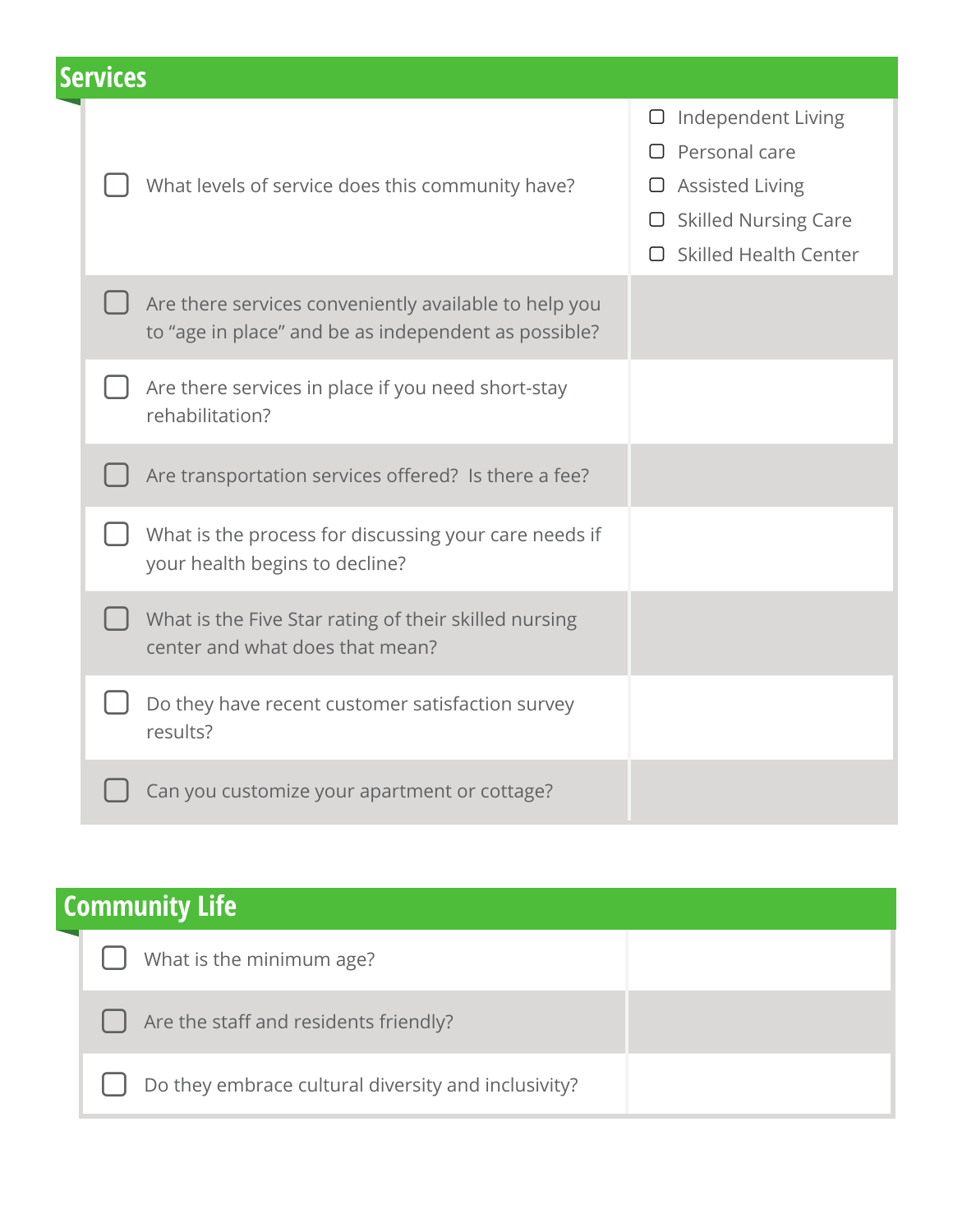| <b>Community Life (Cont'd)</b> |                                                                                                                                 |  |
|--------------------------------|---------------------------------------------------------------------------------------------------------------------------------|--|
|                                | Do they offer complementary overnight stays to<br>provide you an opportunity to experience life on<br>their campus?             |  |
|                                | Do they host events that will provide you an<br>opportunity to spend time with the people who live<br>on their campus.          |  |
|                                | What do the current residents have to say about the<br>services?                                                                |  |
|                                | Are they pet-friendly? Is there a fee? What are their<br>policies related to pets?                                              |  |
|                                | Are they tobacco free?                                                                                                          |  |
|                                | Finances                                                                                                                        |  |
|                                | Are they financially stable?                                                                                                    |  |
|                                | A stand-alone campus or part of a larger network?                                                                               |  |
|                                | What happens if you outlive your resources?                                                                                     |  |
|                                | What does the monthly fee cover?                                                                                                |  |
|                                | What is not included in the monthly fee?                                                                                        |  |
|                                | What are their policies related to transitioning to<br>another unit or level of care? How might that impact<br>you financially? |  |
|                                | What are their policies related to refunds?                                                                                     |  |